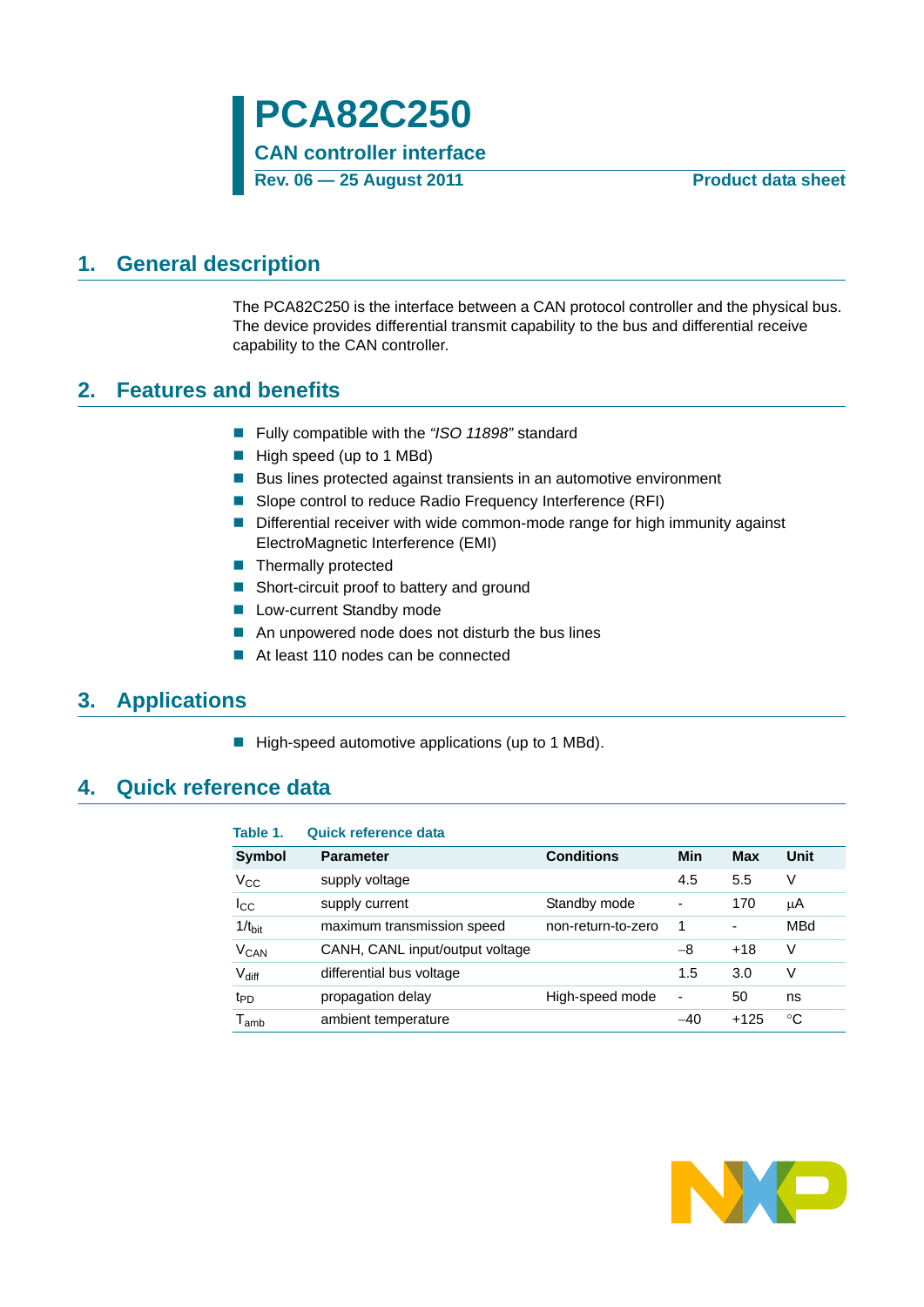# <span id="page-1-0"></span>**5. Ordering information**

| Table 2.<br><b>Ordering information</b> |                 |                                                           |                |  |  |
|-----------------------------------------|-----------------|-----------------------------------------------------------|----------------|--|--|
| Type number                             | Package         |                                                           |                |  |  |
|                                         | <b>Name</b>     | <b>Description</b>                                        | <b>Version</b> |  |  |
| <b>PCA82C250T</b>                       | SO <sub>8</sub> | plastic small outline package; 8 leads; body width 3.9 mm | SOT96-1        |  |  |

# <span id="page-1-1"></span>**6. Block diagram**



# <span id="page-1-3"></span><span id="page-1-2"></span>**7. Pinning information**

### **7.1 Pinning**

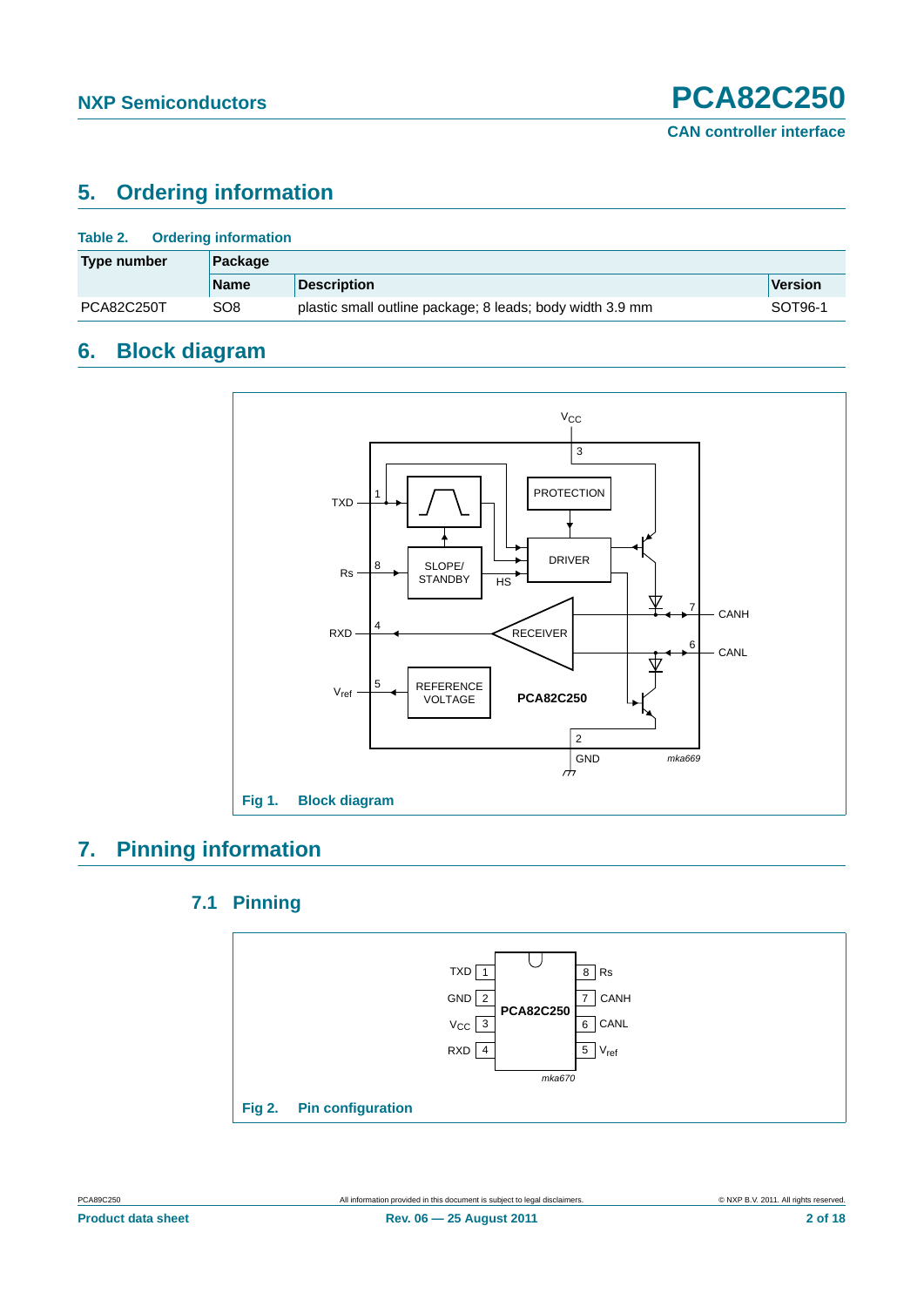| Table 3.    | <b>Pin description</b> |                                     |
|-------------|------------------------|-------------------------------------|
| Symbol      | Pin                    | <b>Description</b>                  |
| <b>TXD</b>  | 1                      | transmit data input                 |
| <b>GND</b>  | 2                      | ground                              |
| $V_{CC}$    | 3                      | supply voltage                      |
| <b>RXD</b>  | 4                      | receive data output                 |
| $V_{ref}$   | 5                      | reference voltage output            |
| CANL        | 6                      | LOW-level CAN voltage input/output  |
| <b>CANH</b> | 7                      | HIGH-level CAN voltage input/output |
| <b>Rs</b>   | 8                      | slope resistor input                |
|             |                        |                                     |

### <span id="page-2-0"></span>**7.2 Pin description**

## <span id="page-2-1"></span>**8. Functional description**

The PCA82C250 is the interface between a CAN protocol controller and the physical bus. It is primarily intended for high-speed automotive applications (up to 1 MBd). The device provides differential transmit capability to the bus and differential receive capability to the CAN controller. It is fully compatible with the *"ISO 11898"* standard.

A current limiting circuit protects the transmitter output stage against short-circuit to positive and negative battery voltage. Although the power dissipation is increased during this fault condition, this feature will prevent destruction of the transmitter output stage.

If the junction temperature exceeds a value of approximately 160  $\degree$ C, the limiting current of both transmitter outputs is decreased. Because the transmitter is responsible for the major part of the power dissipation, this will result in reduced power dissipation and hence a lower chip temperature. All other parts of the PCA82C250 will remain in operation. The thermal protection is needed, in particular, when a bus line is short-circuited.

The CANH and CANL lines are also protected against electrical transients which may occur in an automotive environment.

Pin 8 (Rs) allows three different modes of operation to be selected: High-speed, Slope control and Standby.

For high-speed operation, the transmitter output transistors are simply switched on and off as fast as possible. In this mode, no measures are taken to limit the rise and fall slope. Use of a shielded cable is recommended to avoid RFI problems. The High-speed mode is selected by connecting pin 8 to ground.

For lower speeds or shorter bus length, an unshielded twisted pair or a parallel pair of wires can be used for the bus. To reduce RFI, the rise and fall slope should be limited. The rise and fall slope can be programmed with a resistor connected from pin 8 to ground. The slope is proportional to the current output at pin 8.

If a HIGH level is applied to pin 8, the circuit enters a low-current Standby mode. In this mode, the transmitter is switched off and the receiver is switched to a low current. If dominant bits are detected (differential bus voltage >0.9 V), RXD will be switched to a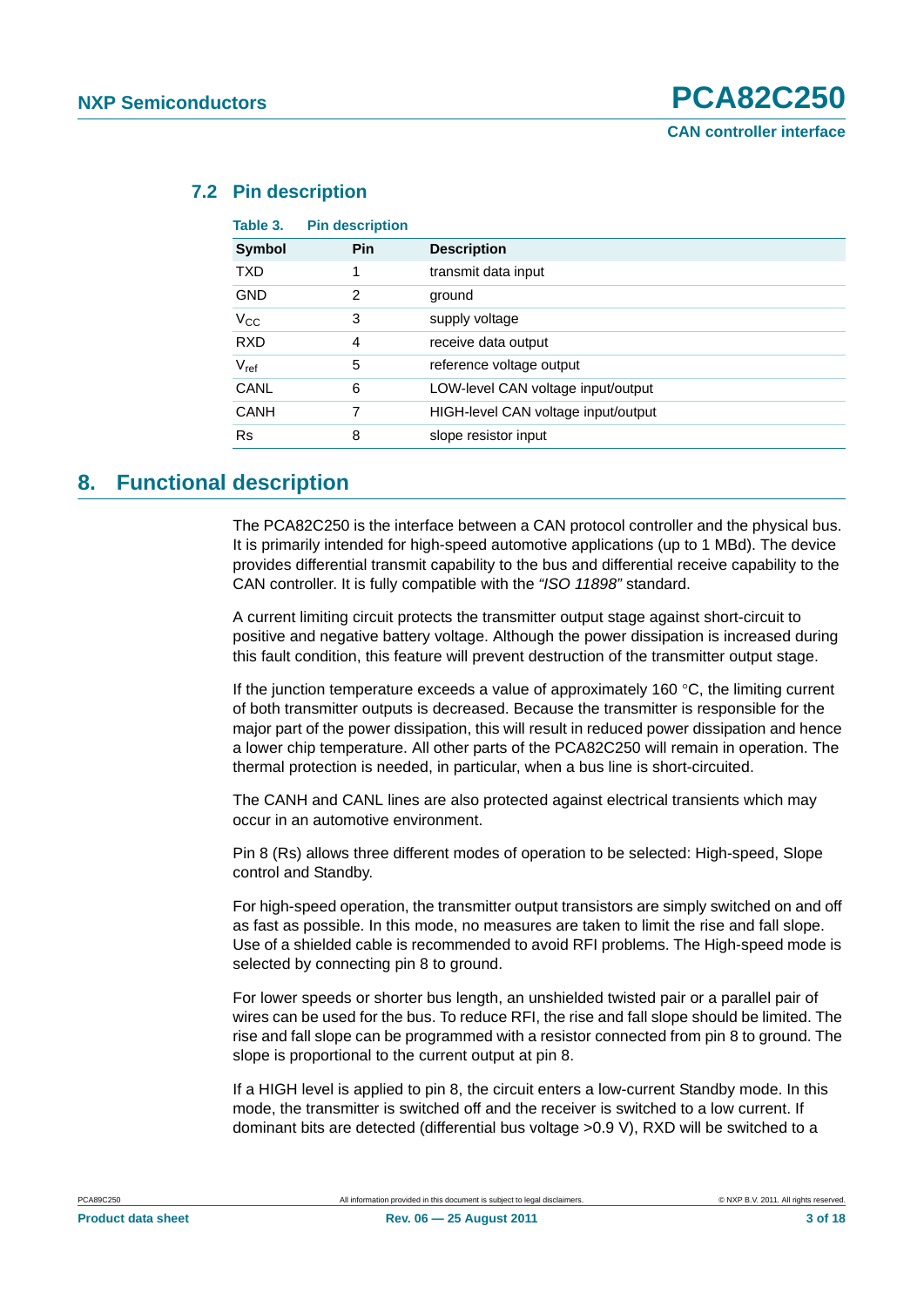LOW level. The microcontroller should react to this condition by switching the transceiver back to normal operation (via pin 8). Because the receiver is slow in Standby mode, the first message will be lost.

#### **Table 4. Truth table of the CAN transceiver**

| <b>Supply</b>          | TXD                  | <b>CANH</b>                                    | <b>CANL</b>                          | <b>Bus state</b> | <b>RXD</b>  |
|------------------------|----------------------|------------------------------------------------|--------------------------------------|------------------|-------------|
| 4.5 V to 5.5 V         | 0                    | <b>HIGH</b>                                    | LOW                                  | dominant         | 0           |
| 4.5 V to 5.5 V         | 1 (or floating)      | floating                                       | floating                             | recessive        | 1           |
| < 2 V (not powered)    | <u>X[1]</u>          | floating                                       | floating                             | recessive        | <u>X[1]</u> |
| $2 V < V_{CC} < 4.5 V$ | $>0.75V_{\text{CC}}$ | floating                                       | floating                             | recessive        | <u>X[1]</u> |
| $2 V < V_{CC} < 4.5 V$ | <u>X[1]</u>          | floating if<br>$V_{\rm Re}$ > 0.75 $V_{\rm C}$ | floating if<br>$V_{Rs} > 0.75 V_{C}$ | recessive        | <u>X[1]</u> |

<span id="page-3-0"></span> $[1]$   $X =$  don't care.

#### **Table 5. Pin Rs summary**

| <b>Condition forced at pin Rs</b>      | <b>Mode</b>   | Resulting voltage or current at pin Rs |
|----------------------------------------|---------------|----------------------------------------|
| $V_{\rm{Rs}} > 0.75 V_{\rm{CC}}$       | Standby       | $I_{\rm{Re}}$ < 10 $\mu$ A             |
| $-10$ μA < I <sub>Rs</sub> < $-200$ μA | Slope control | $0.4$ Vcc < V <sub>Rs</sub> < 0.6Vcc   |
| $V_{RS}$ < 0.3 $V_{CC}$                | High-speed    | $I_{\rm{Re}}$ < -500 $\mu$ A           |

### <span id="page-3-4"></span>**9. Limiting values**

#### **Table 6. Limiting values**

*In accordance with the Absolute Maximum Rating System (IEC 60134). All voltages are referenced to pin 2; positive input current.*

| Symbol           | <b>Parameter</b>                  | <b>Conditions</b>                        |             | Min     | <b>Max</b>              | Unit        |
|------------------|-----------------------------------|------------------------------------------|-------------|---------|-------------------------|-------------|
| $V_{\rm CC}$     | supply voltage                    |                                          |             | $-0.3$  | $+9.0$                  | V           |
| $V_{n}$          | DC voltage at pins 1, 4, 5 and 8  |                                          |             | $-0.3$  | $V_{\text{CC}} + 0.3$ V |             |
| $V_{6, 7}$       | DC voltage at pins 6 and 7        | $0 V < V_{CC}$ < 5.5 V;<br>no time limit |             | $-8.0$  | $+18.0$                 | V           |
| $V_{\text{trt}}$ | transient voltage at pins 6 and 7 | see Figure 8                             |             | $-150$  | $+100$                  | V           |
| $T_{\text{stg}}$ | storage temperature               |                                          |             | $-55$   | $+150$                  | °C          |
| $T_{amb}$        | ambient temperature               |                                          |             | $-40$   | $+125$                  | °C          |
| $T_{\nu i}$      | virtual junction temperature      |                                          | $\boxed{1}$ | $-40$   | $+150$                  | $^{\circ}C$ |
| $V_{esd}$        | electrostatic discharge voltage   |                                          | $\sqrt{2}$  | $-2000$ | $+2000$                 | V           |
|                  |                                   |                                          | $^{[3]}$    | $-200$  | $+200$                  | V           |

<span id="page-3-1"></span>[1] In accordance with *"IEC 60747-1"*. An alternative definition of virtual junction temperature is:  $T_{vj} = T_{amb} + P_d \times R_{th(vj-a)}$ , where  $R_{th(j-a)}$  is a fixed value to be used for the calculation of  $T_{vj}$ . The rating for  $T_{vj}$ limits the allowable combinations of power dissipation  $(P_d)$  and ambient temperature  $(T_{amb})$ .

<span id="page-3-2"></span>[2] Classification A: human body model; C = 100 pF; R = 1500  $\Omega$ ; V =  $\pm 2000$  V.

<span id="page-3-3"></span>[3] Classification B: machine model; C = 200 pF; R = 25  $\Omega$ ; V =  $\pm$ 200 V.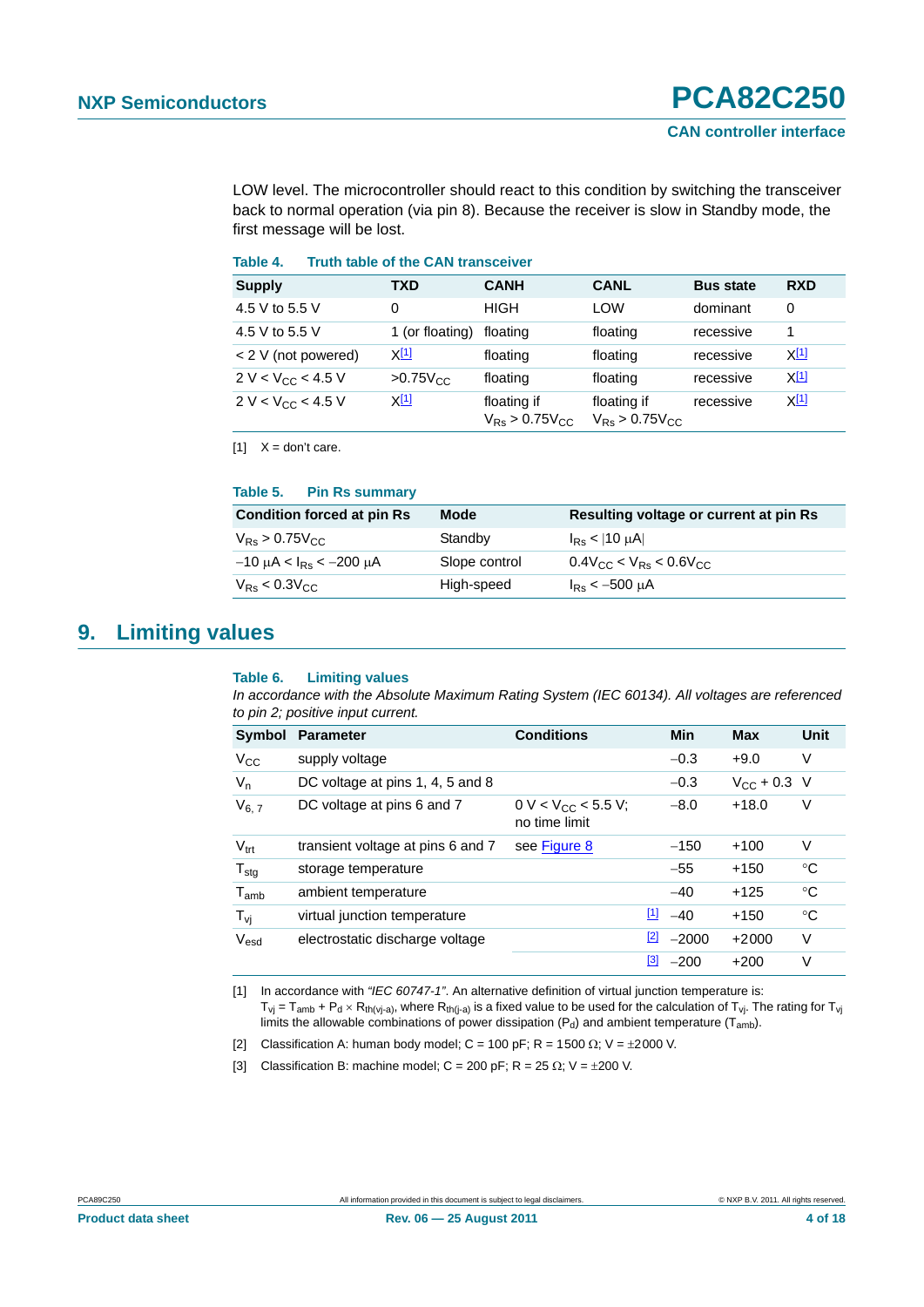## <span id="page-4-1"></span>**10. Thermal characteristics**

| Table 7.      | <b>Thermal characteristics</b>                          |                   |     |      |
|---------------|---------------------------------------------------------|-------------------|-----|------|
| <b>Symbol</b> | <b>Parameter</b>                                        | <b>Conditions</b> | Tvp | Unit |
| $R_{th(i-a)}$ | thermal resistance from junction to ambient in free air |                   | 160 | K/W  |

# <span id="page-4-2"></span>**11. Characteristics**

### <span id="page-4-0"></span>**Table 8. Characteristics**

 $V_{CC}$  = 4.5 to 5.5 V;  $T_{amb}$  = -40 to +125 °C;  $R_L$  = 60  $\Omega$ ;  $I_8$  > -10  $\mu$ A; unless otherwise specified; all voltages referenced to *ground (pin 2); positive input current; all parameters are guaranteed over the ambient temperature range by design, but only 100 % tested at +25 C.*

|                        | Symbol Parameter                 | <b>Conditions</b>                                                                                                                        | <b>Min</b>                   | <b>Typ</b>                   | <b>Max</b>               | <b>Unit</b>  |
|------------------------|----------------------------------|------------------------------------------------------------------------------------------------------------------------------------------|------------------------------|------------------------------|--------------------------|--------------|
| <b>Supply</b>          |                                  |                                                                                                                                          |                              |                              |                          |              |
| $I_3$                  | supply current                   | dominant; $V_1 = 1$ V                                                                                                                    | $\blacksquare$               | $\blacksquare$               | 70                       | mA           |
|                        |                                  | recessive; $V_1 = 4 V$ ; $R_8 = 47 k\Omega$                                                                                              |                              | $\overline{\phantom{0}}$     | 14                       | mA           |
|                        |                                  | recessive; $V_1 = 4 V$ ; $V_8 = 1 V$                                                                                                     | $\qquad \qquad \blacksquare$ | $\frac{1}{2}$                | 18                       | mA           |
|                        |                                  | Standby; $T_{amb}$ < 90 °C                                                                                                               | $11 -$                       | 100                          | 170                      | μA           |
|                        | <b>DC bus transmitter</b>        |                                                                                                                                          |                              |                              |                          |              |
| V <sub>IH</sub>        | HIGH-level input voltage         | output recessive                                                                                                                         | $0.7V_{CC}$                  | $\overline{\phantom{a}}$     | $V_{CC}$ + 0.3 V         |              |
| $V_{IL}$               | LOW-level input voltage          | output dominant                                                                                                                          | $-0.3$                       | $\overline{\phantom{0}}$     | $0.3V_{CC}$              | V            |
| ΙH                     | HIGH-level input current         | $V_1 = 4 V$                                                                                                                              | $-200$                       | $\frac{1}{2}$                | $+30$                    | μA           |
| $I_{IL}$               | LOW-level input current          | $V_1 = 1 V$                                                                                                                              | $-100$                       | $\blacksquare$               | $-600$                   | $\mu$ A      |
| $V_{6,7}$              | recessive bus voltage            | $V_1 = 4$ V; no load                                                                                                                     | 2.0                          | ÷.                           | 3.0                      | $\vee$       |
| $I_{LO}$               | off-state output leakage current | $-2 V < (V_6 V_7) < 7 V$                                                                                                                 | $-2$                         | $\overline{\phantom{0}}$     | $+1$                     | mA           |
|                        |                                  | $-5 V < (V_6 V_7) < 18 V$                                                                                                                | $-5$                         | $\overline{\phantom{0}}$     | +12                      | mA           |
| V <sub>7</sub>         | CANH output voltage              | $V_1 = 1 V$                                                                                                                              | 2.75                         | $\qquad \qquad \blacksquare$ | 4.5                      | V            |
| $V_6$                  | CANL output voltage              | $V_1 = 1 V$                                                                                                                              | 0.5                          | $\overline{\phantom{a}}$     | 2.25                     | V            |
| $\Delta V_{6, 7}$      | difference between output        | $V_1 = 1 V$                                                                                                                              | 1.5                          | ä,                           | 3.0                      | $\vee$       |
|                        | voltage at pins 6 and 7          | $V_1 = 1$ V; R <sub>L</sub> = 45 $\Omega$ ; V <sub>CC</sub> $\geq$ 4.9 V                                                                 | 1.5                          | $\qquad \qquad \blacksquare$ | $\overline{\phantom{a}}$ | V            |
|                        |                                  | $V_1 = 4 V$ ; no load                                                                                                                    | $-500$                       | ÷.                           | $+50$                    | mV           |
| $I_{sc7}$              | short-circuit CANH current       | $V_7 = -5 V$ ; $V_{CC} \le 5 V$                                                                                                          | $\blacksquare$               | $\frac{1}{2}$                | $-105$                   | mA           |
|                        |                                  | $V_7 = -5 V$ ; $V_{CC} = 5.5 V$                                                                                                          | $\blacksquare$               | ÷,                           | $-120$                   | mA           |
| $I_{\text{SC6}}$       | short-circuit CANL current       | $V_6 = 18 V$                                                                                                                             |                              |                              | 160                      | mA           |
|                        |                                  | DC bus receiver: $V_1$ = 4 V; pins 6 and 7 externally driven; -2 V < (V <sub>6,</sub> V <sub>7</sub> ) < 7 V; unless otherwise specified |                              |                              |                          |              |
| $V_{diff(r)}$          | differential input voltage       |                                                                                                                                          | $-1.0$                       |                              | $+0.5$                   | $\vee$       |
|                        | (recessive)                      | $-7$ V < (V <sub>6,</sub> V <sub>7</sub> ) < 12 V;<br>not Standby mode                                                                   | $-1.0$                       | $\blacksquare$               | $+0.4$                   | $\vee$       |
| $V_{diff(d)}$          | differential input voltage       |                                                                                                                                          | 0.9                          | ÷,                           | 5.0                      | $\vee$       |
|                        | (dominant)                       | $-7$ V < $(V_6, V_7)$ < 12 V;<br>not Standby mode                                                                                        | 1.0                          | $\frac{1}{2}$                | 5.0                      | $\mathsf V$  |
| V <sub>diff(hys)</sub> | differential input hysteresis    | see Figure 5                                                                                                                             | $\blacksquare$               | 150                          | ÷,                       | mV           |
| <b>V<sub>OH</sub></b>  | HIGH-level output voltage        | pin 4; $I_4 = -100 \mu A$                                                                                                                | $0.8V_{CC}$                  | ÷,                           | $V_{CC}$                 | $\mathsf{V}$ |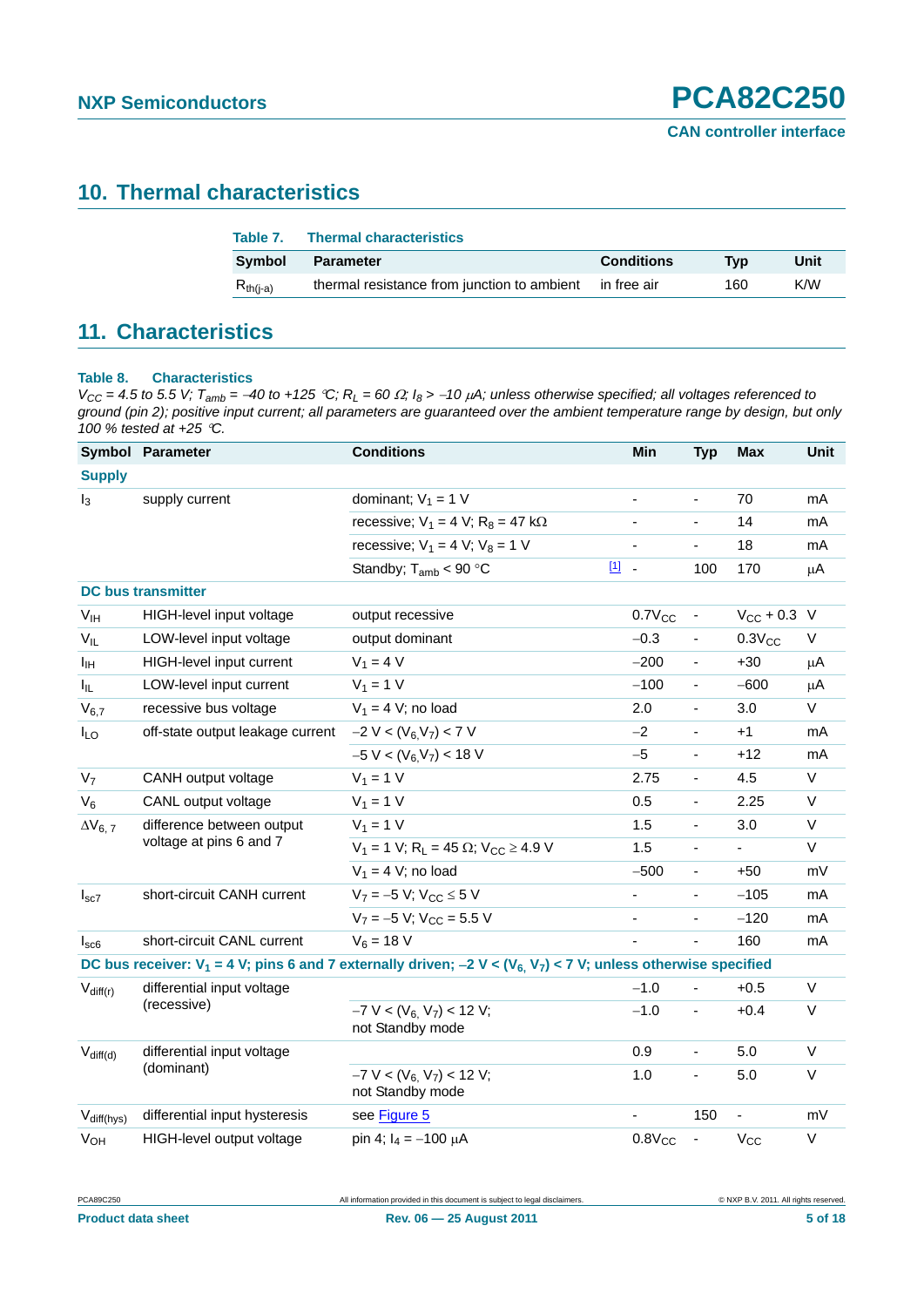#### **Table 8. Characteristics** *…continued*

 $V_{CC}$  = 4.5 to 5.5 V;  $T_{amb}$  = -40 to +125 °C;  $R_L$  = 60  $\Omega$ ;  $I_8$  > -10  $\mu$ A; unless otherwise specified; all voltages referenced to *ground (pin 2); positive input current; all parameters are guaranteed over the ambient temperature range by design, but only 100 % tested at +25 C.*

|                                 | <b>Symbol Parameter</b>                                                 | <b>Conditions</b>                                                            | Min                      | <b>Typ</b>                   | <b>Max</b>               | Unit        |
|---------------------------------|-------------------------------------------------------------------------|------------------------------------------------------------------------------|--------------------------|------------------------------|--------------------------|-------------|
| $V_{OL}$                        | LOW-level output voltage                                                | pin 4; $I_4 = 1$ mA                                                          | $\pmb{0}$                |                              | $0.2V_{CC}$              | $\vee$      |
|                                 |                                                                         | $I_4 = 10$ mA                                                                | $\pmb{0}$                | $\frac{1}{2}$                | 1.5                      | V           |
| $R_i$                           | input resistance                                                        | CANH, CANL                                                                   | 5                        | ÷,                           | 25                       | kΩ          |
| $R_{diff}$                      | differential input resistance                                           |                                                                              | 20                       | ä,                           | 100                      | $k\Omega$   |
| $C_i$                           | input capacitance                                                       | CANH, CANL                                                                   |                          |                              | 20                       | pF          |
| $C_{diff}$                      | differential input capacitance                                          |                                                                              | $\blacksquare$           | $\overline{\phantom{a}}$     | 10                       | pF          |
|                                 | <b>Reference output</b>                                                 |                                                                              |                          |                              |                          |             |
| $V_{ref}$                       | reference output voltage                                                | $V_8 = 1$ V; -50 $\mu$ A < I <sub>5</sub> < 50 $\mu$ A                       | $0.45V_{CC}$ -           |                              | $0.55V_{CC}$             | V           |
|                                 |                                                                         | $V_8 = 4 V$ ; -5 $\mu$ A < I <sub>5</sub> < 5 $\mu$ A                        | $0.4V_{CC}$              |                              | $0.6V_{CC}$              | $\mathsf V$ |
|                                 | Timing ( $C_L$ = 100 pF; see Figure 3, Figure 4, Figure 6 and Figure 7) |                                                                              |                          |                              |                          |             |
| t <sub>bit</sub>                | minimum bit time                                                        | $R_{ext} = 0 \Omega$                                                         | $\blacksquare$           | $\qquad \qquad \blacksquare$ | 1                        | μS          |
| t <sub>on</sub> T <sub>XD</sub> | delay TXD to bus active                                                 | $R_{ext} = 0 \Omega$                                                         |                          | ÷,                           | 50                       | ns          |
| t <sub>offTXD</sub>             | delay TXD to bus inactive                                               | $R_{ext} = 0 \Omega$                                                         | $\overline{\phantom{a}}$ | 40                           | 80                       | ns          |
| $t_{on RXD}$                    | delay TXD to receiver active                                            | $R_{ext} = 0 \Omega$                                                         | $\blacksquare$           | 55                           | 120                      | ns          |
| t <sub>offRXD</sub>             | delay TXD to receiver inactive                                          | $R_{ext} = 0 \Omega$ ; V <sub>CC</sub> < 5.1 V; T <sub>amb</sub> < +85 °C    | $\overline{\phantom{a}}$ | 82                           | 150                      | ns          |
|                                 |                                                                         | $R_{ext}$ = 0 $\Omega$ ; V <sub>CC</sub> < 5.1 V; T <sub>amb</sub> < +125 °C | $\overline{\phantom{a}}$ | 82                           | 170                      | ns          |
|                                 |                                                                         | $R_{ext} = 0 \Omega$ ; V <sub>CC</sub> < 5.5 V; T <sub>amb</sub> < +85 °C    | $\blacksquare$           | 90                           | 170                      | ns          |
|                                 |                                                                         | $R_{ext}$ = 0 $\Omega$ ; V <sub>CC</sub> < 5.5 V; T <sub>amb</sub> < +125 °C | $\overline{\phantom{a}}$ | 90                           | 190                      | ns          |
| t <sub>onRXD</sub>              | delay TXD to receiver active                                            | $R_{ext} = 47 k\Omega$                                                       | $\blacksquare$           | 390                          | 520                      | ns          |
|                                 |                                                                         | $R_{ext} = 24 k\Omega$                                                       | $\blacksquare$           | 260                          | 320                      | ns          |
| t <sub>offRXD</sub>             | delay TXD to receiver inactive                                          | $R_{ext} = 47 k\Omega$                                                       | $\blacksquare$           | 260                          | 450                      | ns          |
|                                 |                                                                         | $R_{ext} = 24 k\Omega$                                                       | $\overline{\phantom{a}}$ | 210                          | 320                      | ns          |
| SR                              | differential output voltage<br>slew rate                                | $R_{ext} = 47 k\Omega$                                                       |                          | 14                           | $\overline{\phantom{a}}$ | $V/\mu s$   |
| <b>t</b> <sub>WAKE</sub>        | wake-up time from Standby                                               | via pin 8                                                                    | $\blacksquare$           | ÷,                           | 20                       | μs          |
| $t_{dRXDL}$                     | bus dominant to RXD LOW                                                 | $V_8 = 4$ V; Standby mode                                                    |                          | $\overline{\phantom{a}}$     | 3                        | μS          |
|                                 | <b>Standby/Slope Control (pin 8)</b>                                    |                                                                              |                          |                              |                          |             |
| $V_8$                           | input voltage for high-speed                                            |                                                                              | $\overline{\phantom{a}}$ | $\frac{1}{2}$                | $0.3V_{CC}$              | V           |
| $\mathsf{I}_8$                  | input current for high-speed                                            | $V_8 = 0 V$                                                                  |                          |                              | $-500$                   | $\mu$ A     |
| $V_{\text{stb}}$                | input voltage for Standby mode                                          |                                                                              | $0.75V_{CC}$ -           |                              |                          | V           |
| Islope                          | slope control mode current                                              |                                                                              | $-10$                    | $\frac{1}{2}$                | $-200$                   | $\mu$ A     |
| V <sub>slope</sub>              | slope control mode voltage                                              |                                                                              | $0.4V_{CC}$              | $\overline{\phantom{a}}$     | $0.6V_{CC}$              | $\vee$      |

<span id="page-5-0"></span>[1]  $I_1 = I_4 = I_5 = 0$  mA;  $0 \vee \vee V_6 < V_{CC}$ ;  $0 \vee \vee V_7 < V_{CC}$ ;  $V_8 = V_{CC}$ .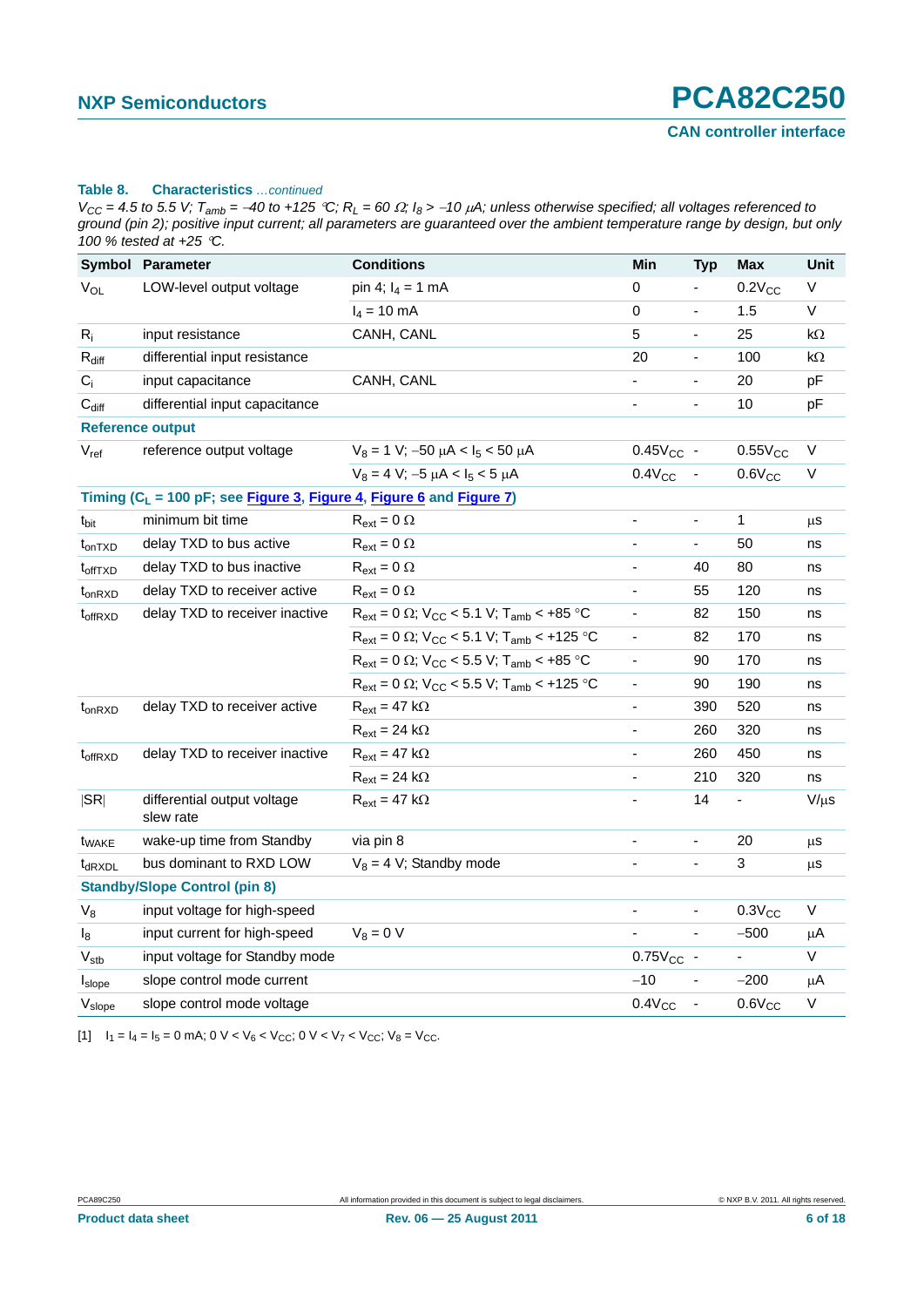**CAN controller interface**



<span id="page-6-2"></span>

<span id="page-6-1"></span>

<span id="page-6-0"></span>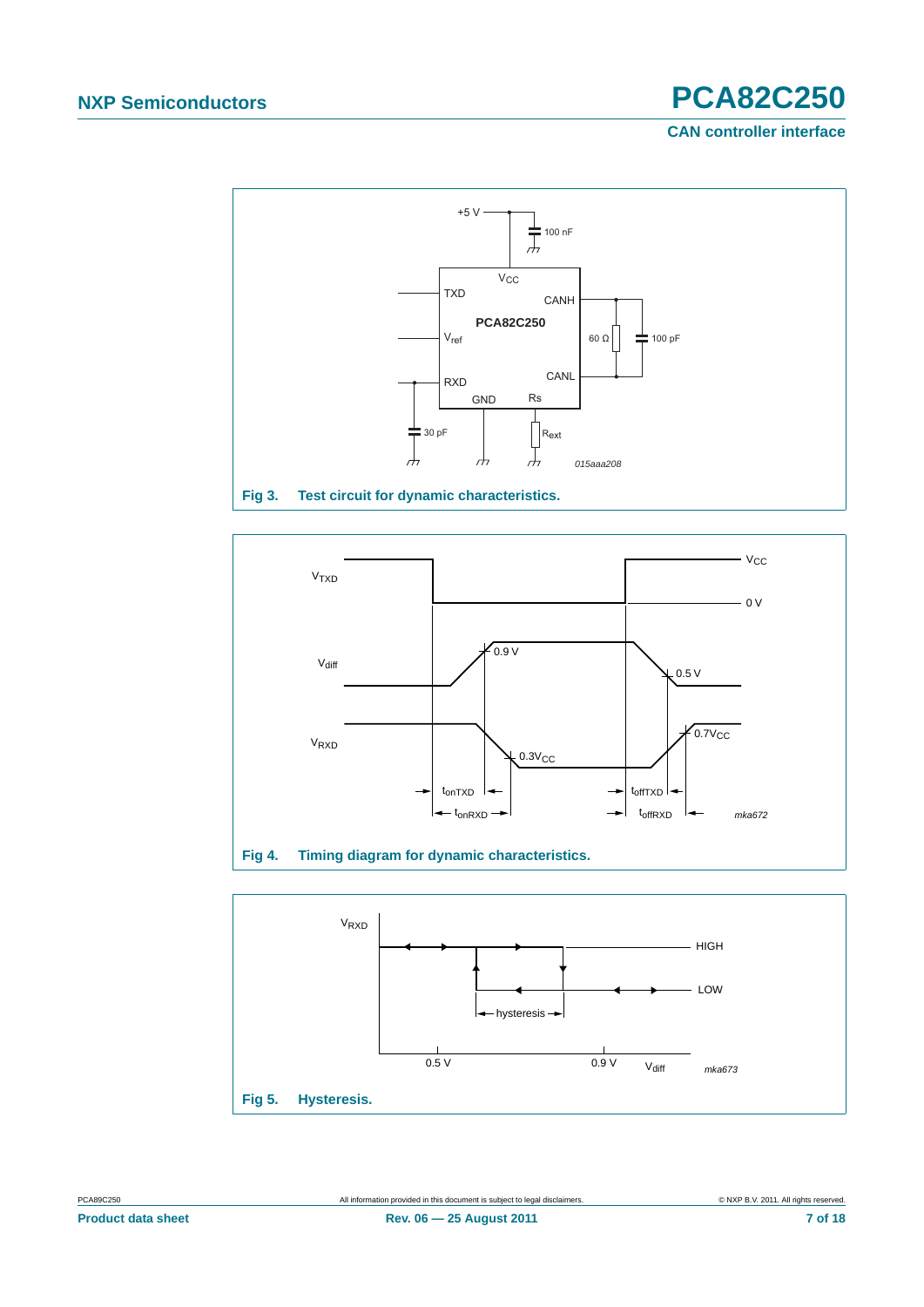**CAN controller interface**



<span id="page-7-1"></span>

<span id="page-7-2"></span>

<span id="page-7-0"></span>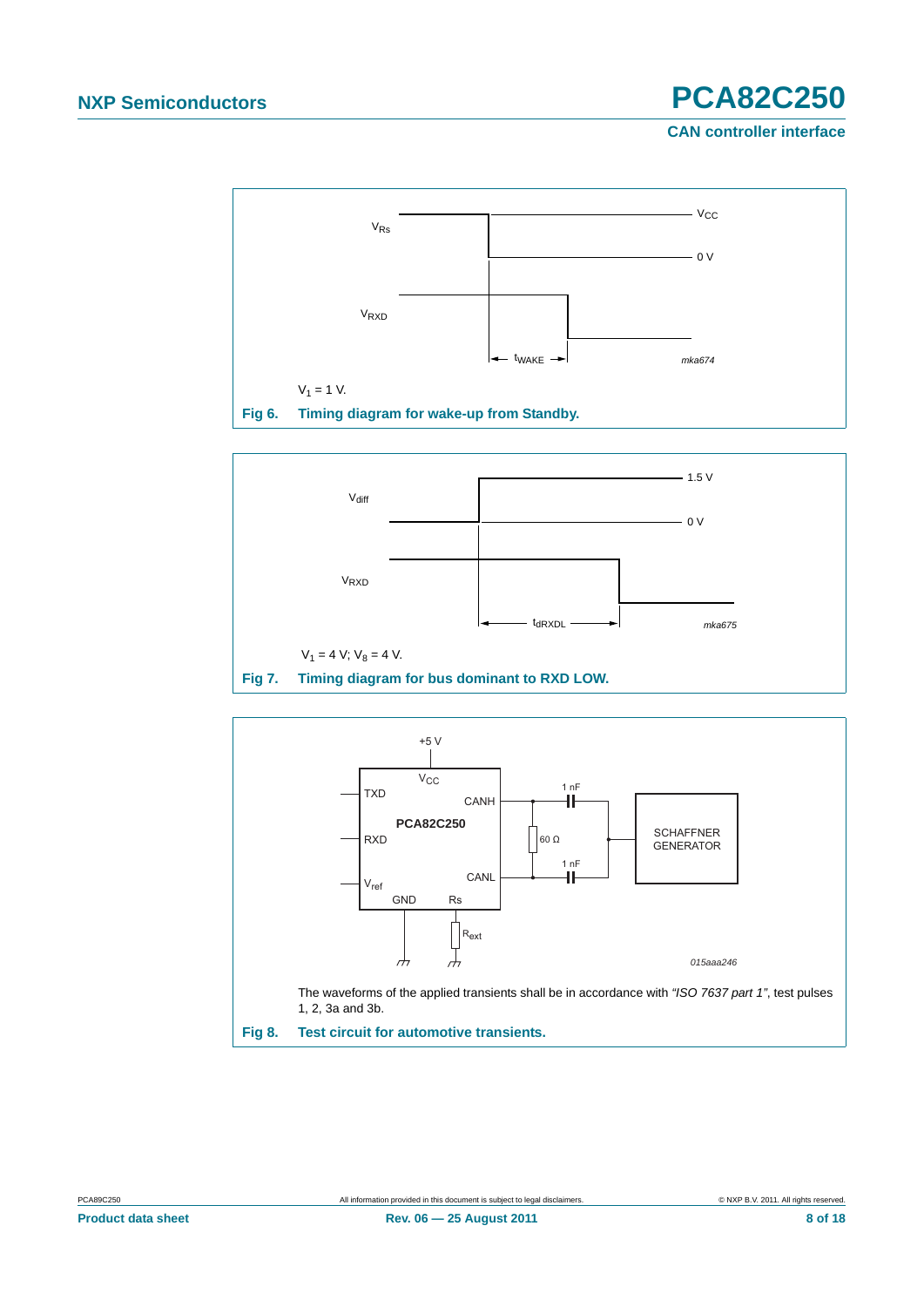# <span id="page-8-0"></span>**12. Application information**





PCA89C250 All information provided in this document is subject to legal disclaimers. © NXP B.V. 2011. All rights reserved.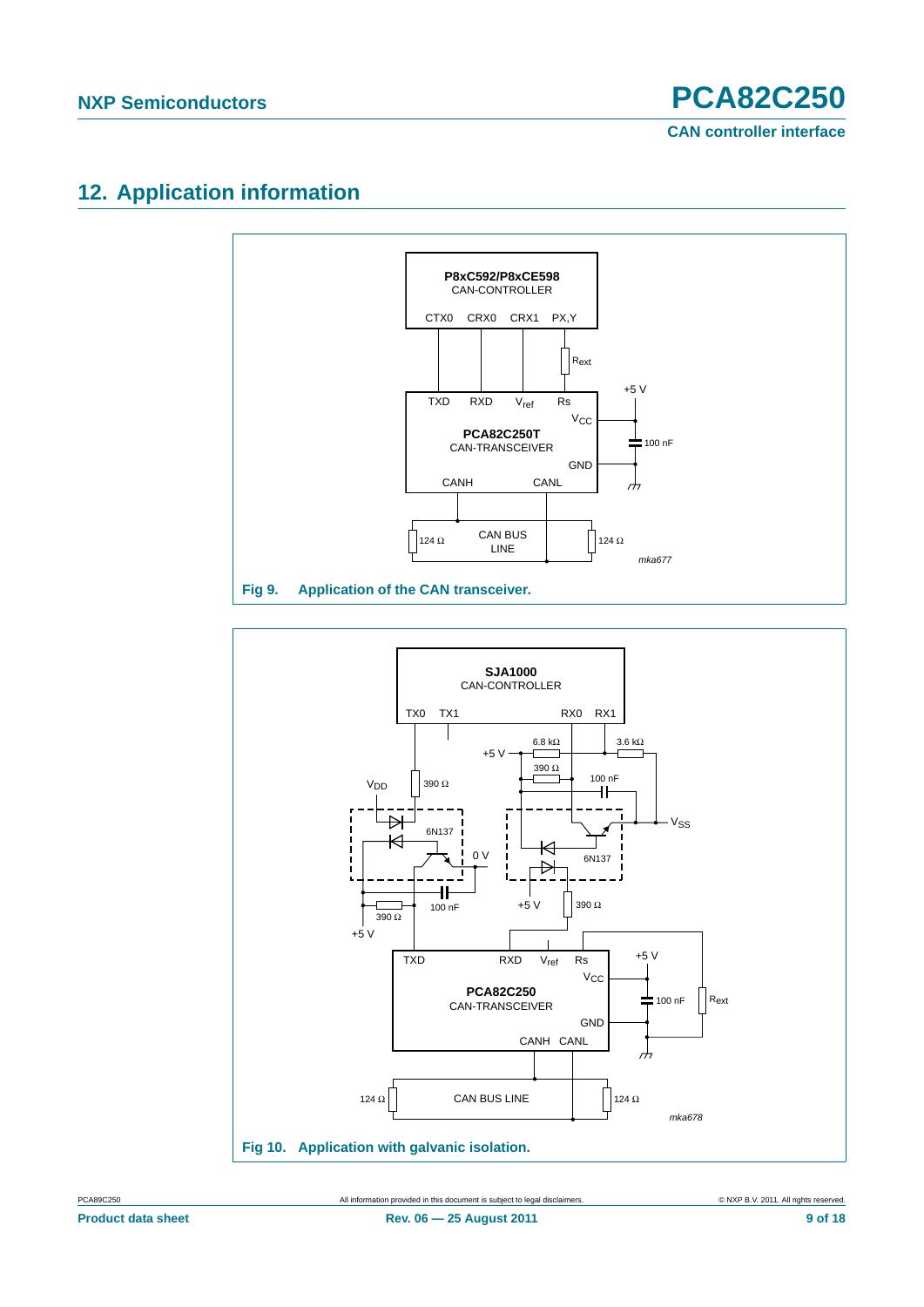**CAN controller interface**

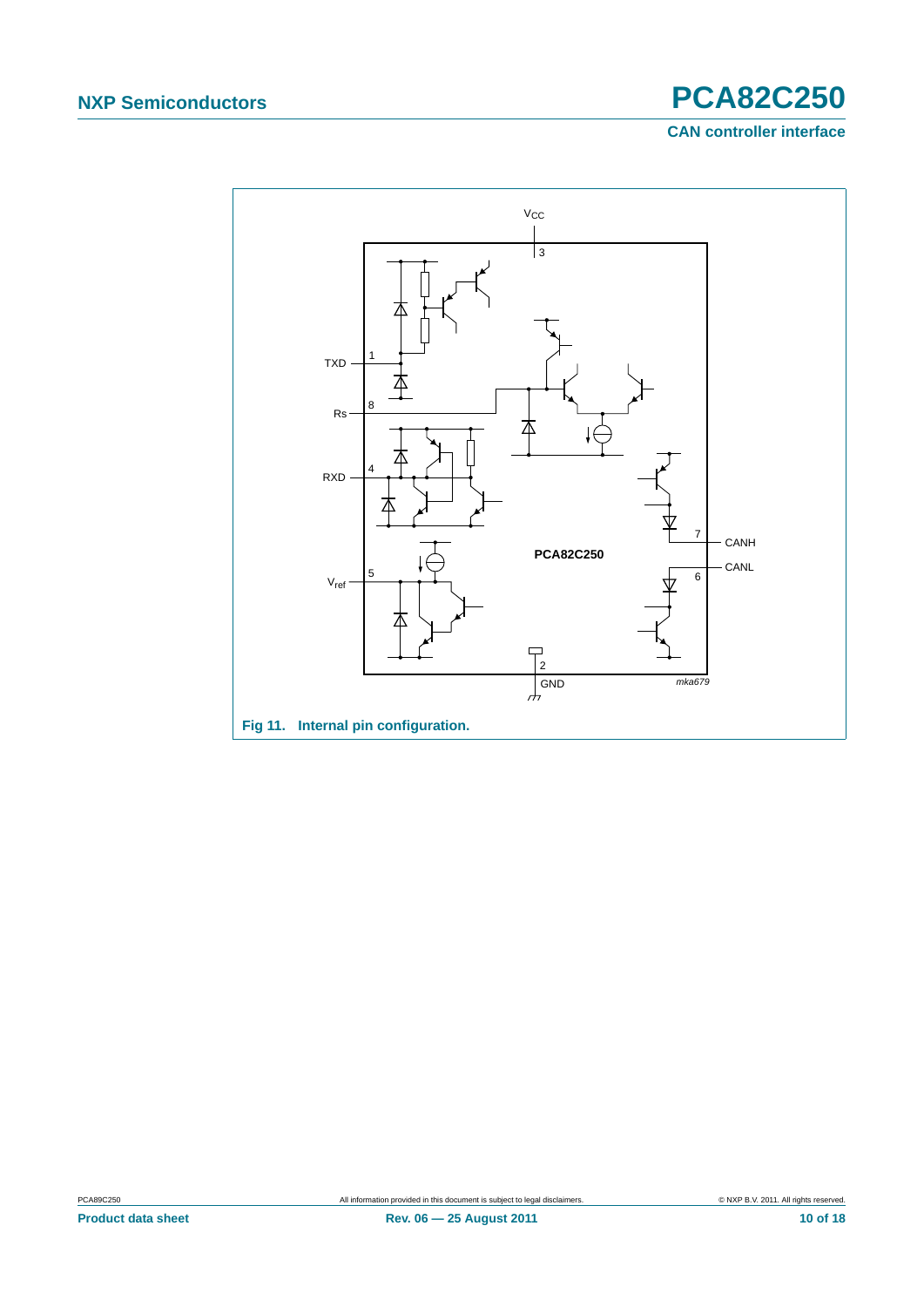# <span id="page-10-0"></span>**13. Package outline**



PCA89C250 All information provided in this document is subject to legal disclaimers. © NXP B.V. 2011. All rights reserved.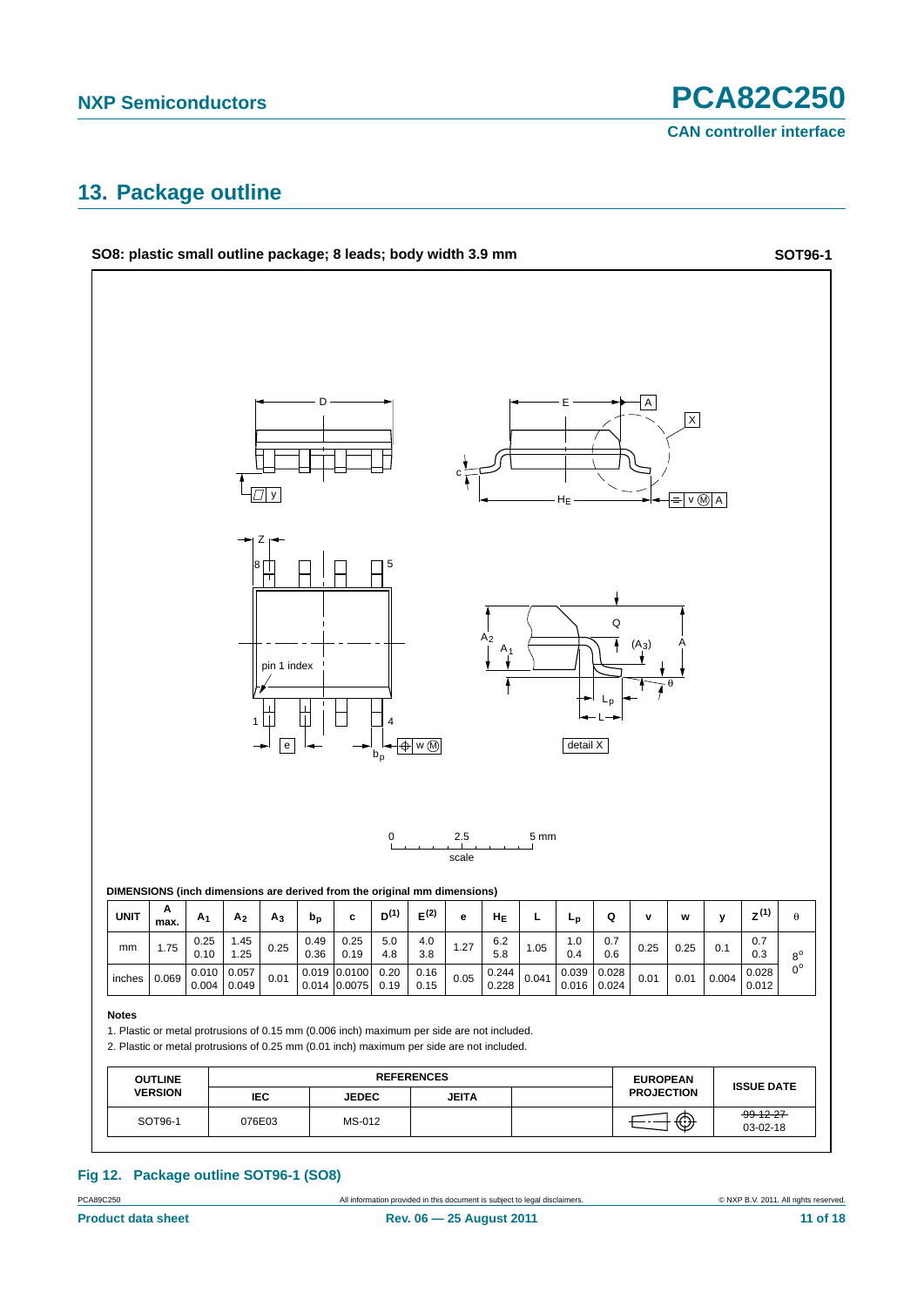## <span id="page-11-0"></span>**14. Soldering of SMD packages**

This text provides a very brief insight into a complex technology. A more in-depth account of soldering ICs can be found in Application Note *AN10365 "Surface mount reflow soldering description"*.

### <span id="page-11-1"></span>**14.1 Introduction to soldering**

Soldering is one of the most common methods through which packages are attached to Printed Circuit Boards (PCBs), to form electrical circuits. The soldered joint provides both the mechanical and the electrical connection. There is no single soldering method that is ideal for all IC packages. Wave soldering is often preferred when through-hole and Surface Mount Devices (SMDs) are mixed on one printed wiring board; however, it is not suitable for fine pitch SMDs. Reflow soldering is ideal for the small pitches and high densities that come with increased miniaturization.

### <span id="page-11-2"></span>**14.2 Wave and reflow soldering**

Wave soldering is a joining technology in which the joints are made by solder coming from a standing wave of liquid solder. The wave soldering process is suitable for the following:

- **•** Through-hole components
- **•** Leaded or leadless SMDs, which are glued to the surface of the printed circuit board

Not all SMDs can be wave soldered. Packages with solder balls, and some leadless packages which have solder lands underneath the body, cannot be wave soldered. Also, leaded SMDs with leads having a pitch smaller than ~0.6 mm cannot be wave soldered, due to an increased probability of bridging.

The reflow soldering process involves applying solder paste to a board, followed by component placement and exposure to a temperature profile. Leaded packages, packages with solder balls, and leadless packages are all reflow solderable.

Key characteristics in both wave and reflow soldering are:

- **•** Board specifications, including the board finish, solder masks and vias
- **•** Package footprints, including solder thieves and orientation
- **•** The moisture sensitivity level of the packages
- **•** Package placement
- **•** Inspection and repair
- **•** Lead-free soldering versus SnPb soldering

### <span id="page-11-3"></span>**14.3 Wave soldering**

Key characteristics in wave soldering are:

- **•** Process issues, such as application of adhesive and flux, clinching of leads, board transport, the solder wave parameters, and the time during which components are exposed to the wave
- **•** Solder bath specifications, including temperature and impurities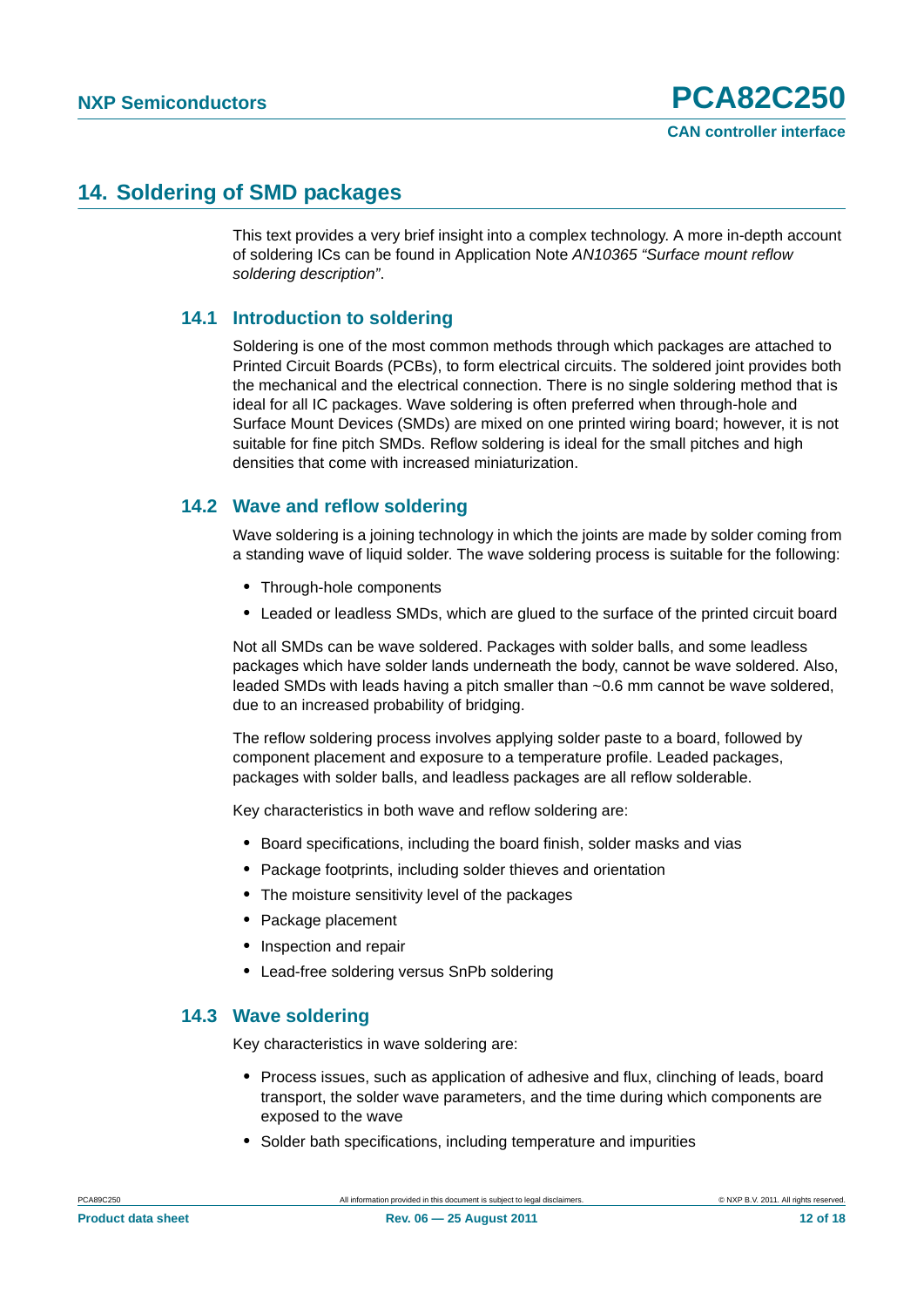### <span id="page-12-0"></span>**14.4 Reflow soldering**

Key characteristics in reflow soldering are:

- **•** Lead-free versus SnPb soldering; note that a lead-free reflow process usually leads to higher minimum peak temperatures (see Figure 13) than a SnPb process, thus reducing the process window
- **•** Solder paste printing issues including smearing, release, and adjusting the process window for a mix of large and small components on one board
- **•** Reflow temperature profile; this profile includes preheat, reflow (in which the board is heated to the peak temperature) and cooling down. It is imperative that the peak temperature is high enough for the solder to make reliable solder joints (a solder paste characteristic). In addition, the peak temperature must be low enough that the packages and/or boards are not damaged. The peak temperature of the package depends on package thickness and volume and is classified in accordance with Table 9 and 10

### **Table 9. SnPb eutectic process (from J-STD-020C)**

| Package thickness (mm) | Package reflow temperature (°C) |            |  |
|------------------------|---------------------------------|------------|--|
|                        | Volume (mm <sup>3</sup> )       |            |  |
|                        | < 350                           | $\geq 350$ |  |
| < 2.5                  | 235                             | 220        |  |
| > 2.5                  | 220                             | 220        |  |

### **Table 10. Lead-free process (from J-STD-020C)**

| Package thickness (mm) | Package reflow temperature (°C) |             |        |  |  |
|------------------------|---------------------------------|-------------|--------|--|--|
|                        | Volume (mm <sup>3</sup> )       |             |        |  |  |
|                        | $\leq 350$                      | 350 to 2000 | > 2000 |  |  |
| < 1.6                  | 260                             | 260         | 260    |  |  |
| 1.6 to 2.5             | 260                             | 250         | 245    |  |  |
| > 2.5                  | 250                             | 245         | 245    |  |  |

Moisture sensitivity precautions, as indicated on the packing, must be respected at all times.

Studies have shown that small packages reach higher temperatures during reflow soldering, see Figure 13.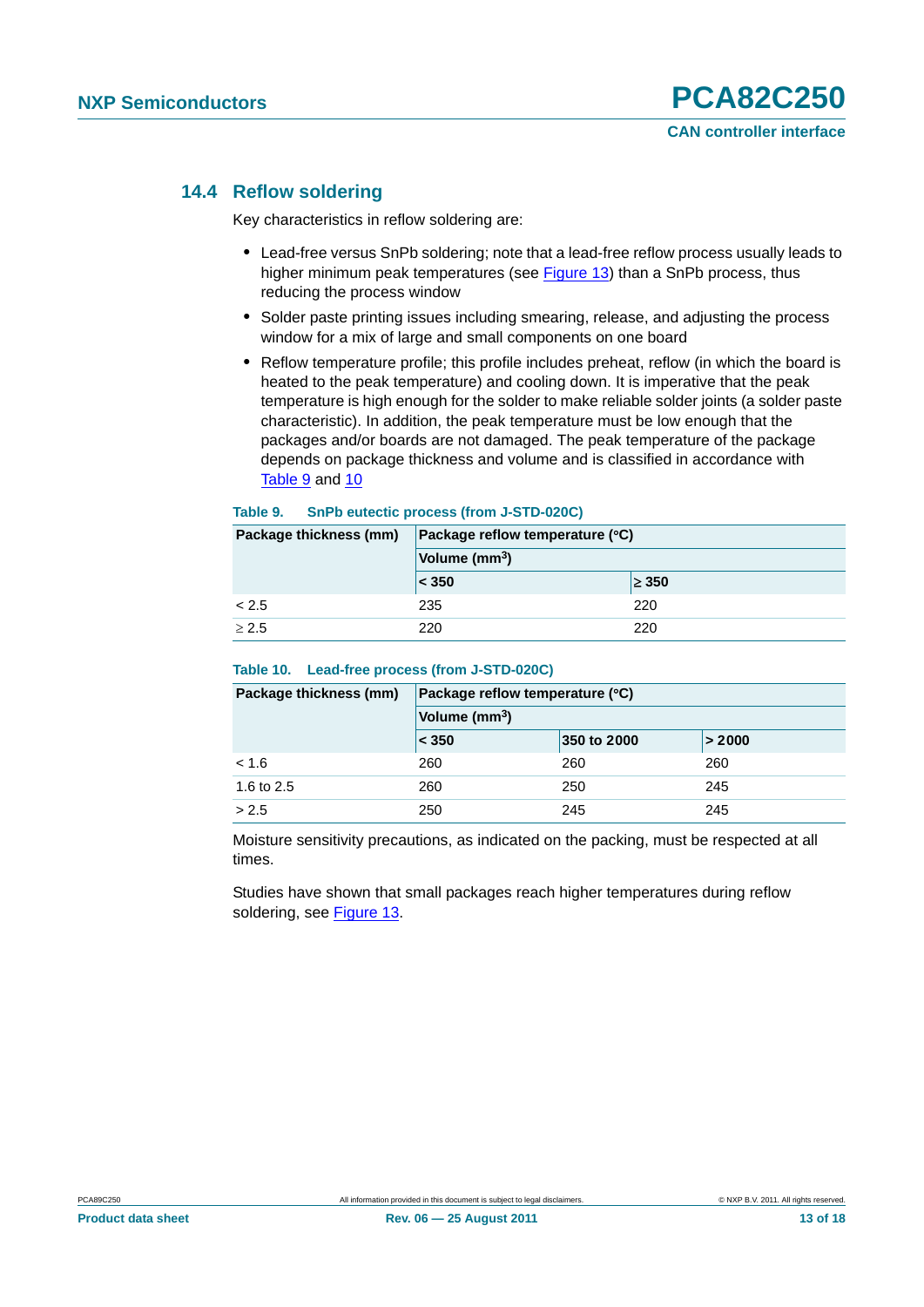**CAN controller interface**



For further information on temperature profiles, refer to Application Note *AN10365 "Surface mount reflow soldering description"*.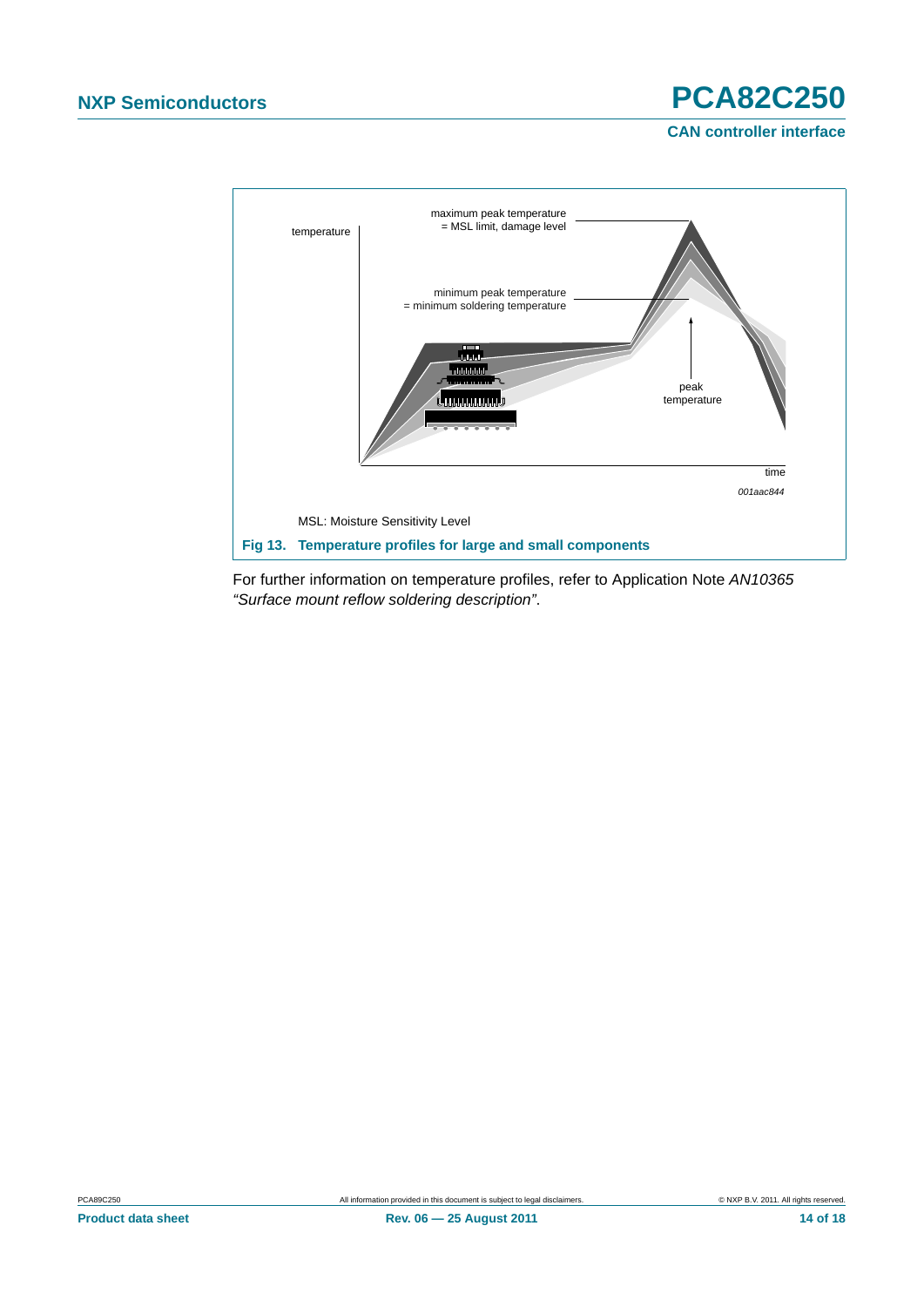# <span id="page-14-0"></span>**15. Revision history**

| <b>Table 11. Revision history</b>                                                                                                          |              |                                                              |                      |                          |
|--------------------------------------------------------------------------------------------------------------------------------------------|--------------|--------------------------------------------------------------|----------------------|--------------------------|
| Document ID                                                                                                                                | Release date | Data sheet status                                            | <b>Change notice</b> | <b>Supersedes</b>        |
| PCA82C250 6                                                                                                                                | 20110825     | Product data sheet                                           |                      | PCA82C250 5              |
| Modifications:<br>• The format of this data sheet has been redesigned to comply with the new identity<br>quidelines of NXP Semiconductors. |              |                                                              |                      |                          |
| Legal texts have been adapted to the new company name where appropriate.<br>DIP8 package discontinued; bare die no longer available.       |              |                                                              |                      |                          |
|                                                                                                                                            |              |                                                              |                      |                          |
|                                                                                                                                            |              | • Typing errors corrected in Table 8, Figure 3 and Figure 8. |                      |                          |
| PCA82C250 v.5                                                                                                                              | 20000113     | Product specification                                        |                      | PCA82C250 v.3            |
| PCA82C250 v.3                                                                                                                              | 19971021     | Preliminary specification                                    |                      | PCA82C250 v.2            |
| PCA82C250 v.2                                                                                                                              | 19940915     | ۰                                                            |                      | PCA82C250 v.1            |
| PCA82C250 v.1                                                                                                                              | 19940408     | ٠                                                            |                      | $\overline{\phantom{0}}$ |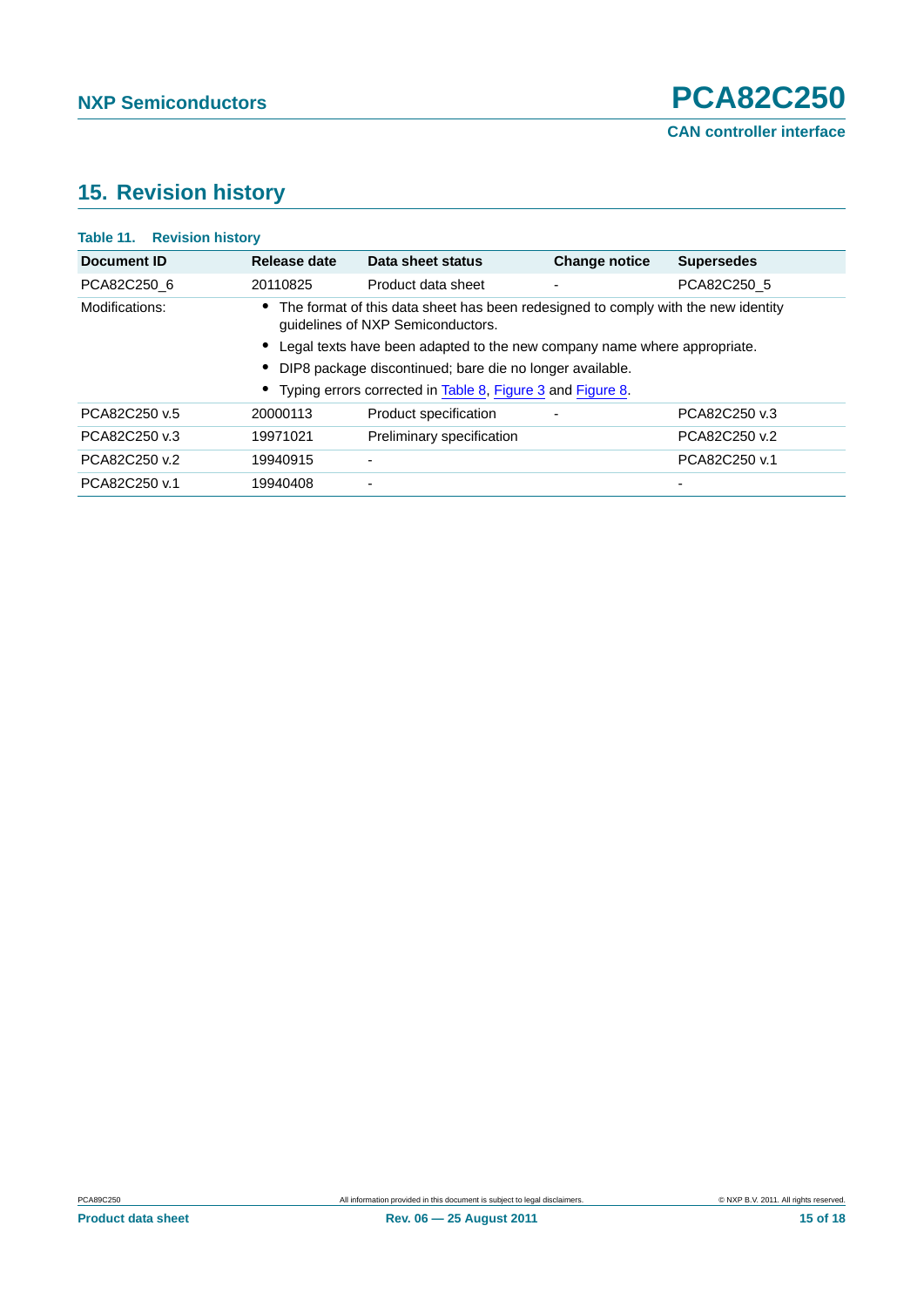# <span id="page-15-0"></span>**16. Legal information**

### <span id="page-15-1"></span>**16.1 Data sheet status**

| Document status[1][2]          | Product status <sup>[3]</sup> | <b>Definition</b>                                                                     |
|--------------------------------|-------------------------------|---------------------------------------------------------------------------------------|
| Objective [short] data sheet   | Development                   | This document contains data from the objective specification for product development. |
| Preliminary [short] data sheet | Qualification                 | This document contains data from the preliminary specification.                       |
| Product [short] data sheet     | Production                    | This document contains the product specification.                                     |

[1] Please consult the most recently issued document before initiating or completing a design.

[2] The term 'short data sheet' is explained in section "Definitions"

[3] The product status of device(s) described in this document may have changed since this document was published and may differ in case of multiple devices. The latest product status<br>information is available on the Intern

### <span id="page-15-2"></span>**16.2 Definitions**

**Draft —** The document is a draft version only. The content is still under internal review and subject to formal approval, which may result in modifications or additions. NXP Semiconductors does not give any representations or warranties as to the accuracy or completeness of information included herein and shall have no liability for the consequences of use of such information.

**Short data sheet —** A short data sheet is an extract from a full data sheet with the same product type number(s) and title. A short data sheet is intended for quick reference only and should not be relied upon to contain detailed and full information. For detailed and full information see the relevant full data sheet, which is available on request via the local NXP Semiconductors sales office. In case of any inconsistency or conflict with the short data sheet, the full data sheet shall prevail.

**Product specification —** The information and data provided in a Product data sheet shall define the specification of the product as agreed between NXP Semiconductors and its customer, unless NXP Semiconductors and customer have explicitly agreed otherwise in writing. In no event however, shall an agreement be valid in which the NXP Semiconductors product is deemed to offer functions and qualities beyond those described in the Product data sheet.

### <span id="page-15-3"></span>**16.3 Disclaimers**

**Limited warranty and liability —** Information in this document is believed to be accurate and reliable. However, NXP Semiconductors does not give any representations or warranties, expressed or implied, as to the accuracy or completeness of such information and shall have no liability for the consequences of use of such information.

In no event shall NXP Semiconductors be liable for any indirect, incidental, punitive, special or consequential damages (including - without limitation - lost profits, lost savings, business interruption, costs related to the removal or replacement of any products or rework charges) whether or not such damages are based on tort (including negligence), warranty, breach of contract or any other legal theory.

Notwithstanding any damages that customer might incur for any reason whatsoever, NXP Semiconductors' aggregate and cumulative liability towards customer for the products described herein shall be limited in accordance with the *Terms and conditions of commercial sale* of NXP Semiconductors.

**Right to make changes —** NXP Semiconductors reserves the right to make changes to information published in this document, including without limitation specifications and product descriptions, at any time and without notice. This document supersedes and replaces all information supplied prior to the publication hereof.

**Suitability for use in automotive applications —** This NXP Semiconductors product has been qualified for use in automotive applications. The product is not designed, authorized or warranted to be suitable for use in medical, military, aircraft, space or life support equipment nor in applications where failure or malfunction of an NXP Semiconductors product can reasonably be expected to result in personal injury, death or severe property or environmental damage. NXP Semiconductors accepts no liability for inclusion and/or use of NXP Semiconductors products in such equipment or applications and therefore such inclusion and/or use is at the customer's own risk.

**Applications —** Applications that are described herein for any of these products are for illustrative purposes only. NXP Semiconductors makes no representation or warranty that such applications will be suitable for the specified use without further testing or modification.

Customers are responsible for the design and operation of their applications and products using NXP Semiconductors products, and NXP Semiconductors accepts no liability for any assistance with applications or customer product design. It is customer's sole responsibility to determine whether the NXP Semiconductors product is suitable and fit for the customer's applications and products planned, as well as for the planned application and use of customer's third party customer(s). Customers should provide appropriate design and operating safeguards to minimize the risks associated with their applications and products.

NXP Semiconductors does not accept any liability related to any default, damage, costs or problem which is based on any weakness or default in the customer's applications or products, or the application or use by customer's third party customer(s). Customer is responsible for doing all necessary testing for the customer's applications and products using NXP Semiconductors products in order to avoid a default of the applications and the products or of the application or use by customer's third party customer(s). NXP does not accept any liability in this respect.

**Limiting values —** Stress above one or more limiting values (as defined in the Absolute Maximum Ratings System of IEC 60134) will cause permanent damage to the device. Limiting values are stress ratings only and (proper) operation of the device at these or any other conditions above those given in the Recommended operating conditions section (if present) or the Characteristics sections of this document is not warranted. Constant or repeated exposure to limiting values will permanently and irreversibly affect the quality and reliability of the device.

**Terms and conditions of commercial sale —** NXP Semiconductors products are sold subject to the general terms and conditions of commercial sale, as published at<http://www.nxp.com/profile/terms>, unless otherwise agreed in a valid written individual agreement. In case an individual agreement is concluded only the terms and conditions of the respective agreement shall apply. NXP Semiconductors hereby expressly objects to applying the customer's general terms and conditions with regard to the purchase of NXP Semiconductors products by customer.

**No offer to sell or license —** Nothing in this document may be interpreted or construed as an offer to sell products that is open for acceptance or the grant, conveyance or implication of any license under any copyrights, patents or other industrial or intellectual property rights.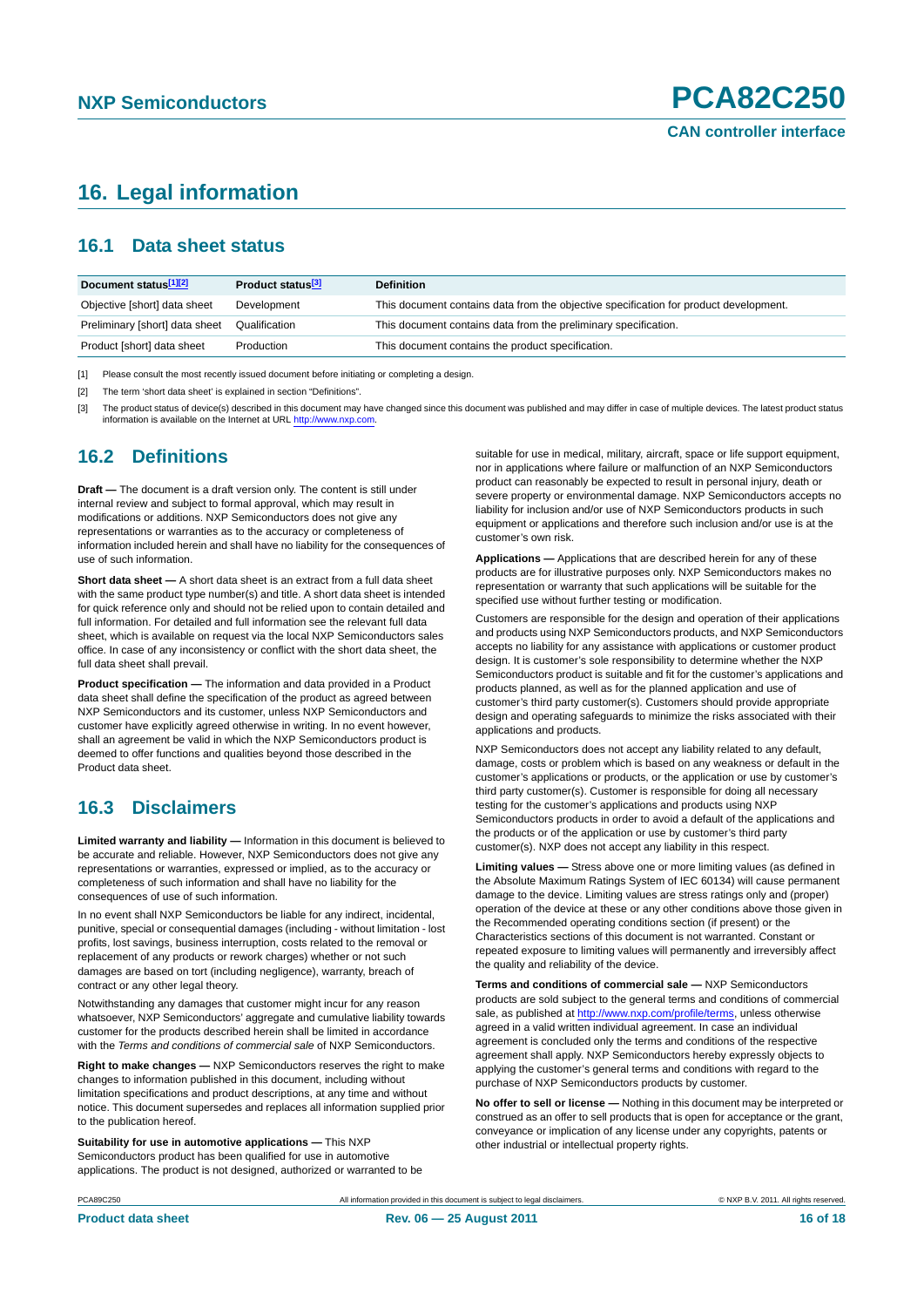**Export control —** This document as well as the item(s) described herein may be subject to export control regulations. Export might require a prior authorization from national authorities.

**Quick reference data —** The Quick reference data is an extract of the product data given in the Limiting values and Characteristics sections of this document, and as such is not complete, exhaustive or legally binding.

# <span id="page-16-1"></span>**17. Contact information**

For more information, please visit: **http://www.nxp.com**

For sales office addresses, please send an email to: **salesaddresses@nxp.com**

### <span id="page-16-0"></span>**16.4 Trademarks**

Notice: All referenced brands, product names, service names and trademarks are the property of their respective owners.